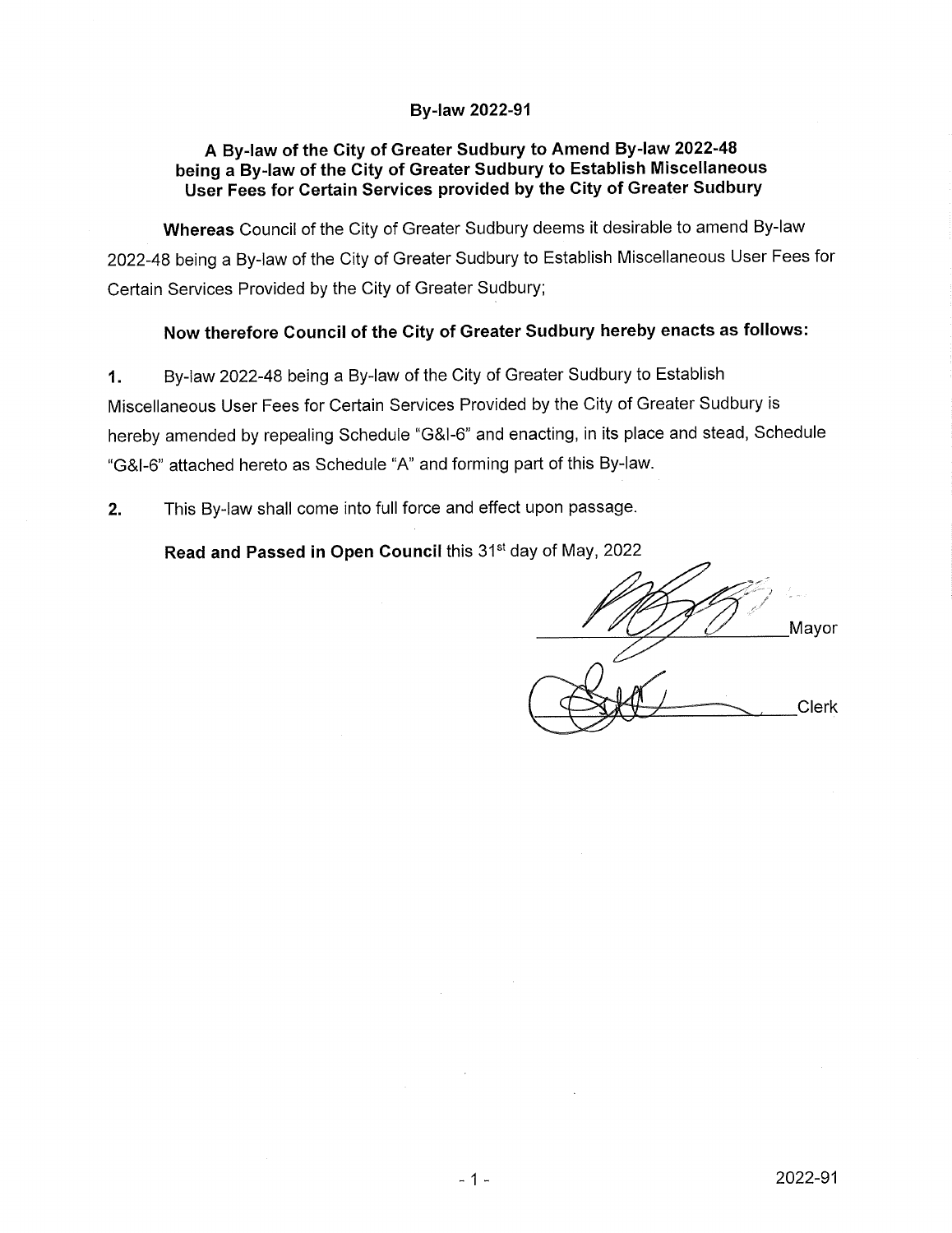**Schedule "A"**

to By-law 2022-91 of the City of Greater Sudbury

Page <sup>1</sup> of 3

#### **Schedule "G&I-6" To By-Law 2022-48 Planning Applications**

| Note: Fees for these services are not subject to HST                                                                            |          |            | 2022         |
|---------------------------------------------------------------------------------------------------------------------------------|----------|------------|--------------|
| <b>Type of Application</b>                                                                                                      | FEE      | <b>HST</b> | <b>TOTAL</b> |
| <b>Processing Fees</b>                                                                                                          |          |            |              |
| 1. Rezoning                                                                                                                     |          |            |              |
| A) Where the application for rezoning is not made concurrently with an application for an                                       |          |            |              |
| Official Plan Amendment                                                                                                         |          |            |              |
| - Major Rezoning: change in zoning designation except "R1" to "R2"                                                              | 3.410.00 | <b>N/A</b> | 3.410.00     |
| - Reclassification or amendment to:                                                                                             |          |            |              |
| "R1" to "R2", rezoning to resolve split zoning, title mergers, temporary rezonings or lifting                                   |          |            |              |
| of "H" provisions                                                                                                               | 1.360.00 | N/A        | 1.360.00     |
| Garden Suit temporary extensions (Notice Fee Included)                                                                          | 690.00   | N/A        | 690.00       |
| Plus: cost of statutory newspaper notice determine in accordance with Section 4 -<br><b>Statutory Newspaper Notice</b>          |          |            |              |
| B) Where the application for rezoning is made concurrently with an application for an Official                                  |          |            |              |
| Plan amendment (total fee for Official Plan amendment and rezoning)                                                             |          |            |              |
| - Major Rezoning: change in zoning designation except "R1" to "R2"                                                              | 5,450.00 | N/A        | 5.450.00     |
| Plus: cost of statutory newspaper notice determine in accordance with Section 4 -                                               |          |            |              |
| <b>Statutory Newspaper Notice</b>                                                                                               |          |            |              |
| C) Request for extension of approval time limits: 50% of above fees for one year extension<br>and 100% for a two year extension |          |            |              |
| 2. Official Plan Amendment Applications                                                                                         |          |            |              |
| Official Plan Amendment Applications                                                                                            | 3.410.00 | <b>N/A</b> | 3,410.00     |
| Plus: cost of statutory newspaper notice determine in accordance with Section 4 -                                               |          |            |              |
| <b>Statutory Newspaper Notice</b>                                                                                               |          |            |              |
| Request for extension or rezoning approval and/or Official Plan Amendment time limits - 50%                                     |          |            |              |
| of above fees for one year extension and 100% for a two year extension                                                          |          |            |              |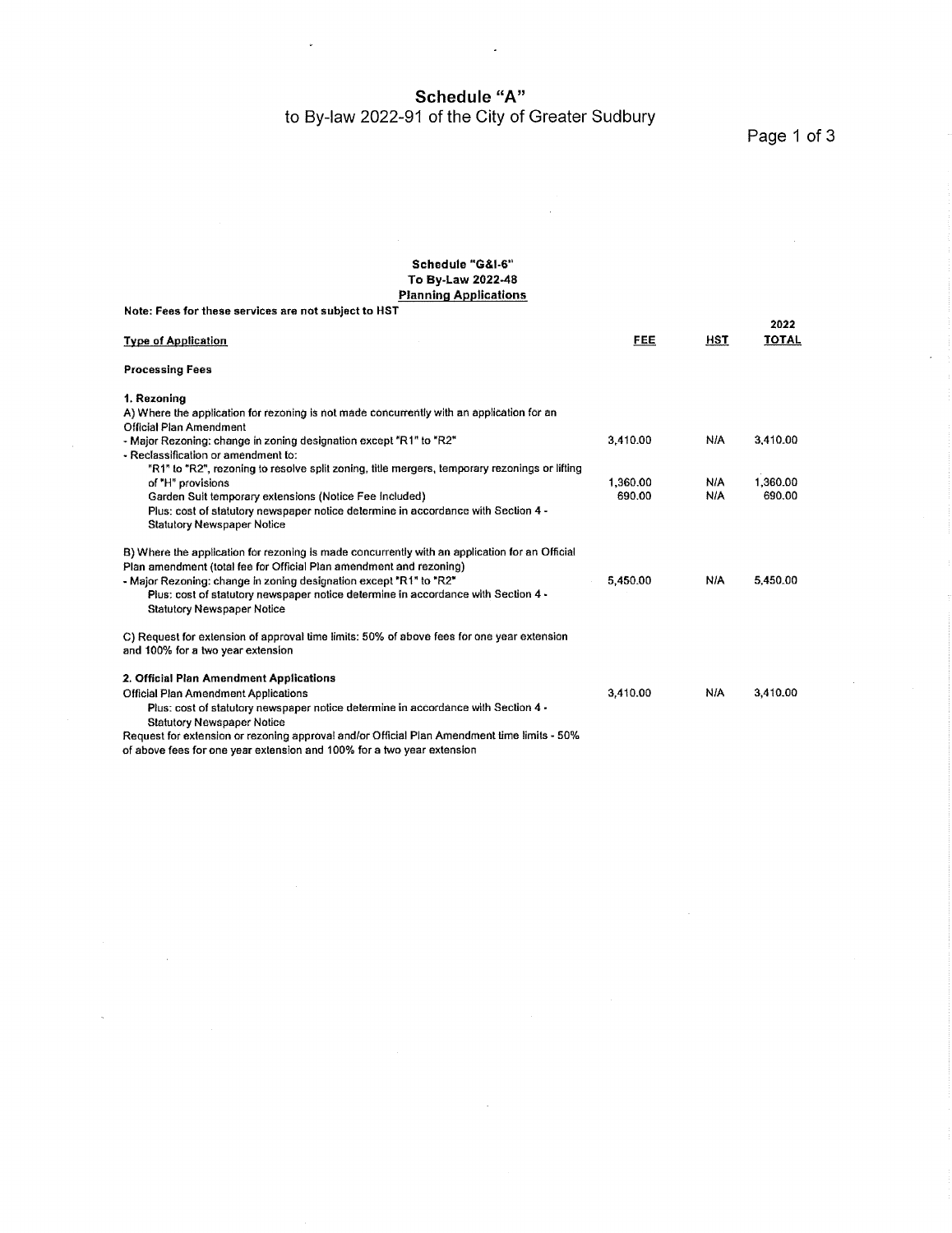**Schedule "A"** to By-law 2022-91 of the City of Greater Sudbury

Page 2 of 3

 $\chi$   $\chi$ 

#### **Schedule "G&I-6" To By-Law 2022-48 Planning Applications**

| <b>Type of Application</b>                                                                                             | FEE      | <b>HST</b> | 2022<br><b>TOTAL</b> |
|------------------------------------------------------------------------------------------------------------------------|----------|------------|----------------------|
| 3. Subdivision and Condominiums                                                                                        |          |            |                      |
| Draft Subdivision Plan Approvals (Minimum Fee)                                                                         | 3,410.00 | N/A        | 3,410.00             |
| Per Lot                                                                                                                | 136.00   | N/A        | 136.00               |
| Per Block Where Block is Not Intended for Municipal Use                                                                | 710.00   | N/A        | 710.00               |
| Per Block Where Block is Intended for Municipal Use                                                                    |          | Nil        |                      |
| Total Fee - a Maximum of \$11.255                                                                                      |          |            |                      |
| Plus: cost of statutory newspaper notice determine in accordance with Section 4 -<br><b>Statutory Newspaper Notice</b> |          |            |                      |
| Deferral of above matters: 50% of application fee with minimum of                                                      | 260.00   | NIA        | 260.00               |
| Subdivision Administration Fee - Per Lot/Block                                                                         | 210.00   | N/A        | 210.00               |
| Redrafts of subdivision (50% of above fee based on numb of lots or percentage of plan area<br>which is greater)        |          |            |                      |
| Request for subdivision/condominium draft plan extension: 25% for above fees for 3 year<br>extension                   |          |            |                      |
| Draft Condominium Plan Approvals                                                                                       | 3.410.00 | N/A        | 3,410.00             |
| Plus: cost of statutory newspaper notice determine in accordance with Section 4 -                                      |          |            |                      |
| <b>Statutory Newspaper Notice</b>                                                                                      |          |            |                      |
| 4. Statutory Newspaper Notice                                                                                          |          |            |                      |
| Where Application is made for a rezoning, an Official Plan Amendment, a subdivision or a                               |          |            |                      |
| condominium, in addition to other applicable fees, the cost of Statutory Newspaper Notice as                           |          |            |                      |
| A) Where only one of the above types of application is submitted for a property                                        | 680.00   | <b>NIA</b> | 680.00               |
| B) Where two or more of the above types of application are submitted for the same<br>property:                         |          |            |                      |
| For the First Type of Application                                                                                      | 680.00   | N/A        | 680.00               |
| Plus: Each Additional Type of Application, An Additional                                                               | 395.00   | N/A        | 395.00               |
| 5. Minor Variance or Permission                                                                                        |          |            |                      |
| Minor Variance or Permission Application (Per Lot Affected) - Processing Fee                                           | 780.00   | <b>N/A</b> | 780.00               |
| Plus: Statutory Newspaper Notice per Property                                                                          | 245.00   | N/A        | 245.00               |
| Sign Variance Applications (Per Lot Affected) - Processing Fee                                                         | 780.00   | NIA        | 780.00               |
| No Statutory Newspaper Notice for Sign Variance Applications                                                           |          |            |                      |
| Sign Variance Appeal Application - Processing Fee                                                                      | 700.00   | N/A        | 700.00               |
| Minor Variance Application for Hedgerow Height - Processing Fee                                                        | 67.00    | N/A        | 67.00                |
| Plus: Statutory Newspaper Notice per Property                                                                          | 245.00   | N/A        | 245.00               |
| Deferral or variance, or permission - 50% of the above fees if reactivated within one year                             |          |            |                      |

 $\cdot$ 

 $\bar{z}$ 

from the date of receipt or modified from the original proposal

 $\bar{\lambda}$